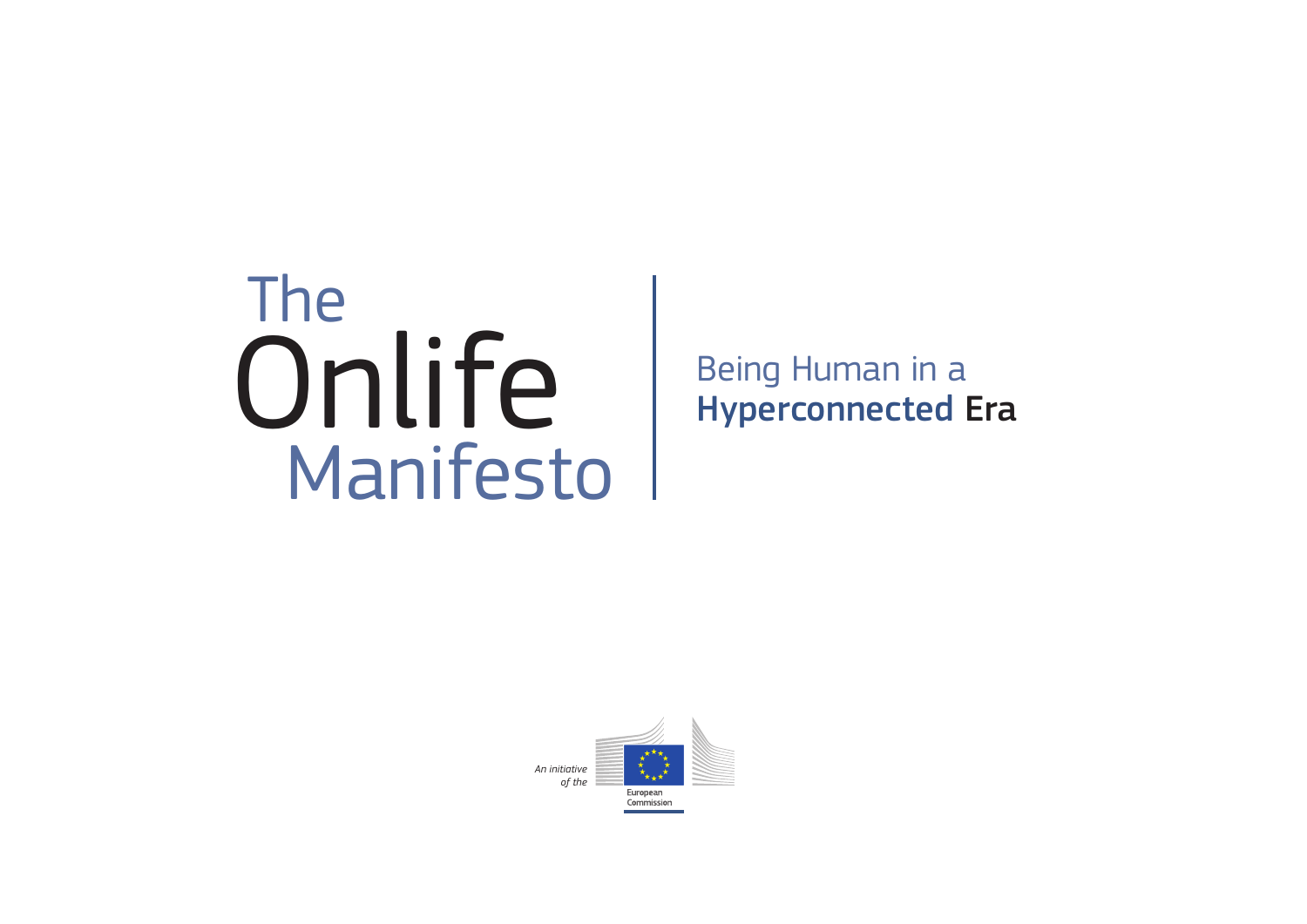### $Contents<sup>1</sup>$

| Preface                                       | 2 |
|-----------------------------------------------|---|
| The Manifesto                                 | 3 |
| Game Over for Mode<br>rnity?                  | 3 |
| In the Corner of Frankenstein and Big Brother | 4 |
| Dualism is dead! Long live Dualities!         | 5 |
| Control and Complexity                        | 5 |
| Public and Private                            | 6 |
| Proposals to better serve policies            | 7 |
| The Relational Self                           | 7 |
| Becoming a Digitally Literate Society         | 7 |
| Caring for Our Attentional Capabilities       | 8 |

1 The information and views set out in this text are those of the authors and do not necessarily reflect the official opinion of the European Union. Neither the European Union institutions and bodies nor any person acting on their behalf may be held responsible for the use which may be made of the information contained therein. Reproduction is authorised provided the source is acknowledged.

#### Preface

The deployment of information and communication technologies (ICTs) and their uptake by society affect radically the human condition, insofar as it modifies our relationships to ourselves, to others and to the world. The ever-increasing pervasiveness of ICTs shakes established reference frameworks through the following transformations<sup>1</sup>:

- a. the blurring of the distinction between reality and virtuality;
- b. the blurring of the distinctions between human, machine and nature;
- c. the reversal from information scarcity to information abundance; and
- d. the shift from the primacy of entities to the primacy of interactions.

The world is grasped by human minds through concepts: perception is necessarily mediated by concepts, as if they were the interfaces through which reality is experienced and interpreted. Concepts provide an understanding of surrounding realities and a means by which to apprehend them. However, the current conceptual toolbox is not fitted to address new ICT-related challenges and leads to negative projections about the future: we fear and reject what we fail to make sense of and give meaning to.

<sup>1</sup> Those transformations are fully described in the [Onlife](https://ec.europa.eu/digital-agenda/en/background-note) Background Note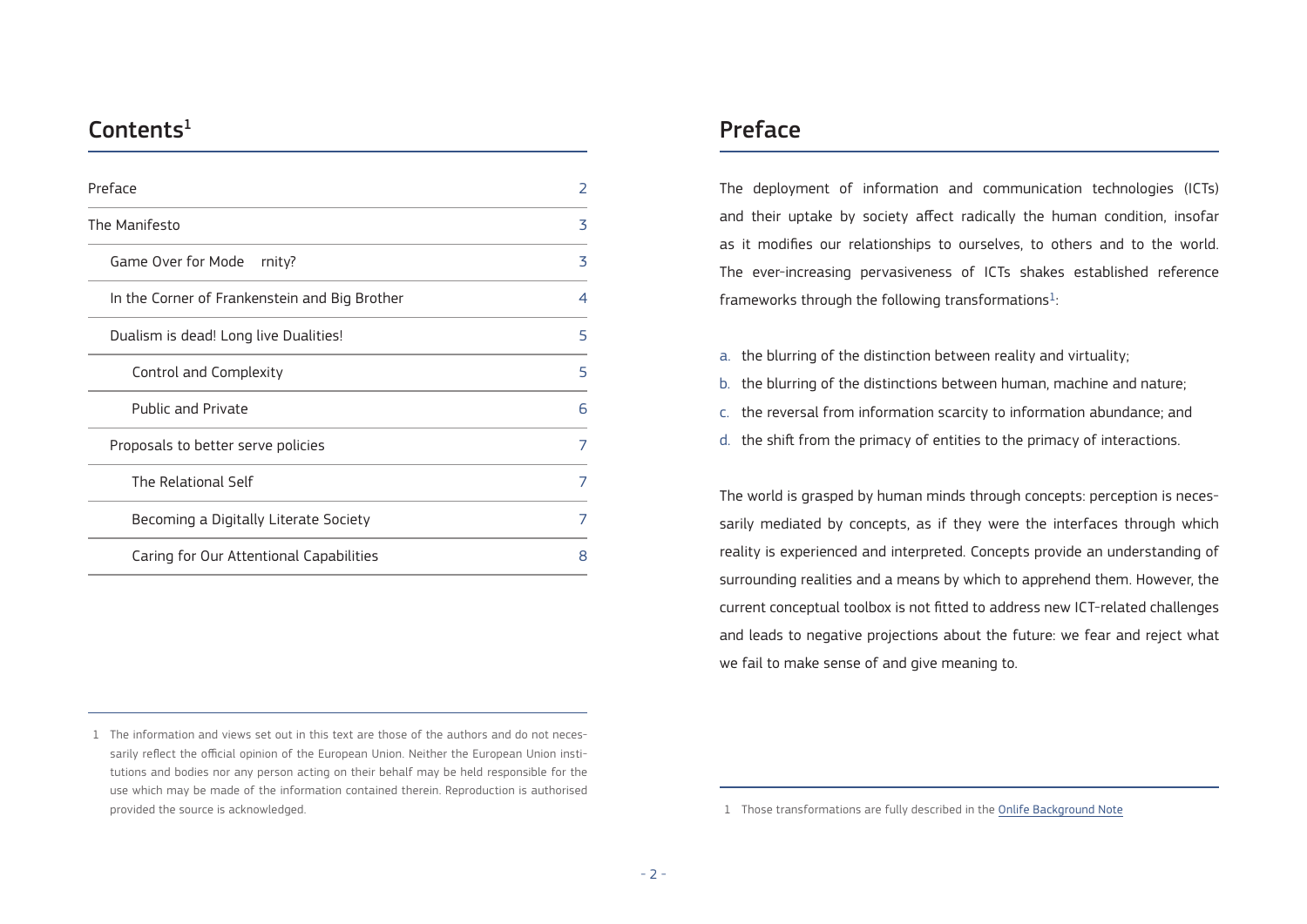<span id="page-2-0"></span>In order to acknowledge such inadequacy and explore alternative conceptualisations, a group of scholars in anthropology, cognitive science, computer science, engineering, law, neuroscience, philosophy, political science, psychology and sociology, instigated the Onlife Initiative, a collective thought exercise to explore the policy-relevant consequences of those changes. This concept reengineering exercise seeks to inspire reflection on what happens to us and to re-envisage the future with greater confidence.

This Manifesto aims to launch an open debate on the impacts of the computational era on public spaces, politics and societal expectations toward policymaking in the Digital Agenda for Europe's remit. More broadly, this Manifesto<sup>2</sup> aims to start a reflection on the way in which a hyperconnected world calls for rethinking the referential frameworks on which policies are built.

## The Manifesto

#### Game Over for Modernity?

Ideas that hinder policy making's ability to tackle the challenges of a hyperconnected era

1.1 Philosophy and literature have long challenged and revised some foundational assumptions of modernity. However, the political, social, legal, scientific and economic concepts and the related narratives underlying policymaking are still deeply anchored in questionable assumptions of modernity. Modernity has indeed – for some or many – been an enjoyable journey, and it has borne multiple and great fruits in all walks of life. It has also had its downsides. Independently of these debates, it is our view that the constraints and affordances of the computational era profoundly challenge some of modernity's assumptions.

1.2 Modernity has been the time of a strained relationship between humans and nature, characterised by the human quest to crack nature's secrets while at the same time considering nature as a passive endless reservoir. Progress was the central utopia, coupled with the quest for an omniscient and omnipotent posture3. Developments in scientific knowledge (thermodynamics,

<sup>2</sup> The content of this initiative does not reflect the official opinion of the European Union. Responsibility for the information and views expressed therein lies entirely with the members of the Onlife group.

<sup>3</sup> By posture, we mean the dual notion of stance and posing, or, in other words, of occupying a position and being seen occupying it.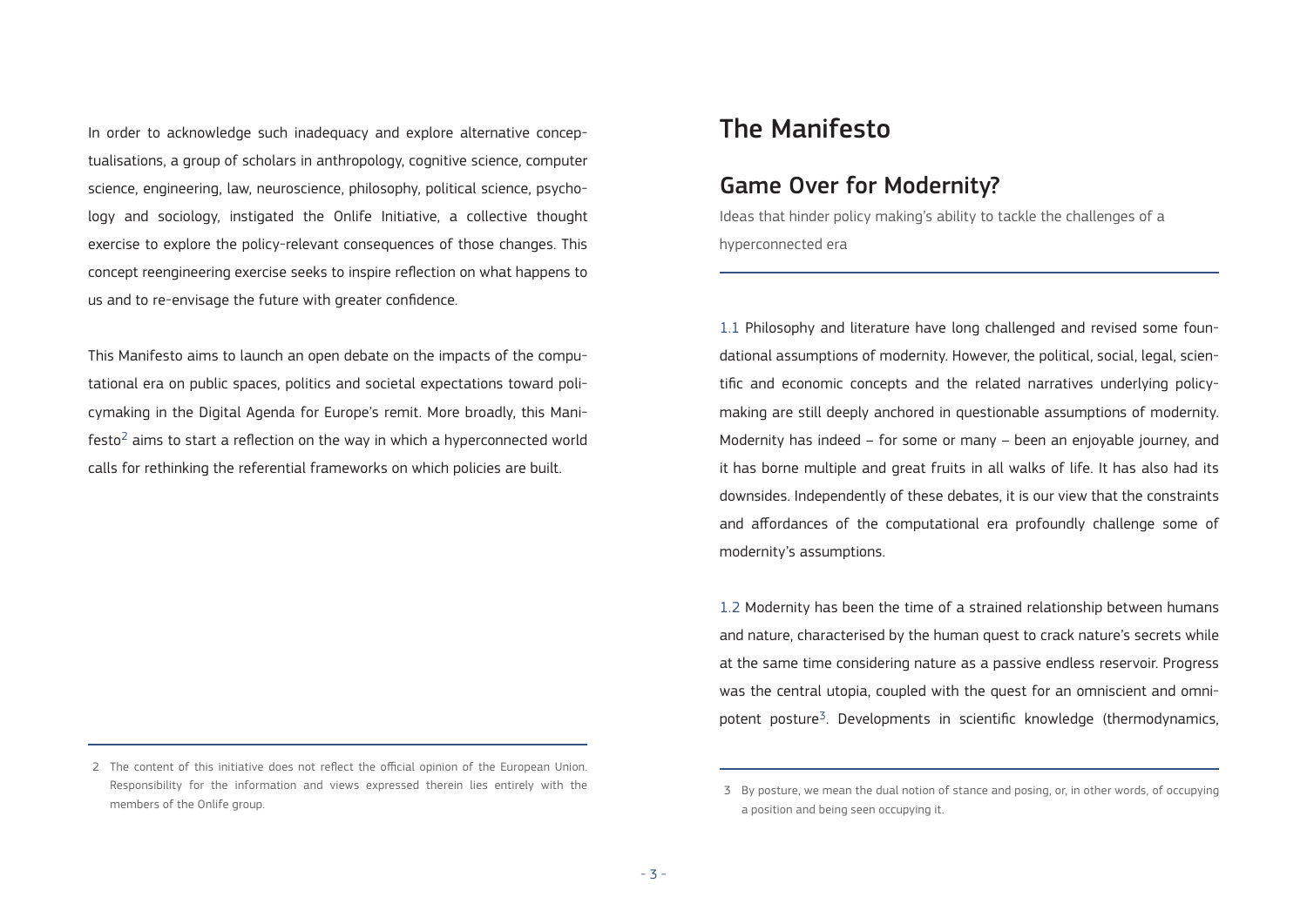<span id="page-3-0"></span>electromagnetism, chemistry, physiology…) brought about an endless list of new artefacts in all sectors of life. Despite the deep connection between artefacts and nature, an alleged divide between technological artefacts and nature continues to be assumed. The development and deployment of ICTs have contributed enormously to blurring this distinction, to the extent that continuing to use it as if it were still operational is illusory and becomes counterproductive.

1.3 Rationality and disembodied reason were the specifically modern attributes of humans, making them distinct from animals. As a result, ethics was a matter of rational and disembodied autonomous subjects, rather than a matter of social beings. And responsibility for the effects brought about by technological artefacts was attributed to their designer, producer, retailer or user. ICTs challenge these assumptions by calling for notions of distributed responsibility.

1.4 Finally, modern worldviews and political organisations were pervaded by mechanical metaphors: forces, causation and, above all, control had a primary importance. Hierarchical patterns were key models for social order. Political organisations were represented by Westphalian States, exerting sovereign powers within their territory. Within such States, legislative, executive and judiciary powers were deemed to balance each other and protect against the risk of power abuse. By enabling multi-agent systems and opening new possibilities for direct democracy, ICTs destabilize and call for rethinking the worldviews and metaphors underlying modern political structures.

#### In the Corner of Frankenstein and Big Brother

Fears and risks in a hyperconnected era

2.1 It is noteworthy that Cartesian doubt, and related suspicions about what is perceived through human senses, have led to an ever-increasing reliance on control in all its forms. In modernity, knowledge and power are deeply linked to establishing and maintaining control. Control is both sought and resented. Fears and risks can also be perceived in terms of control: too much of it – at the expense of freedom – or lack of it – at the expense of security and sustainability. Paradoxically, in these times of economic, financial, political, and environmental crisis, it is hard to identify who has control of what, when, and within which scope. Responsibilities and liabilities are hard to allocate clearly and endorse unambiguously. Distributed and entangled responsibilities may wrongly be understood as a license to act irresponsibly; these conditions may further tempt business and governmental leaders to postpone difficult decisions and thereby lead to loss of trust.

2.2 Experiencing freedom, equality and otherness in public spheres becomes problematic in a context of increasingly mediated identities and calculated interactions such as profiling, targeted advertising, or price discrimination. The quality of public spheres is further undermined by increasing social

 $-4-$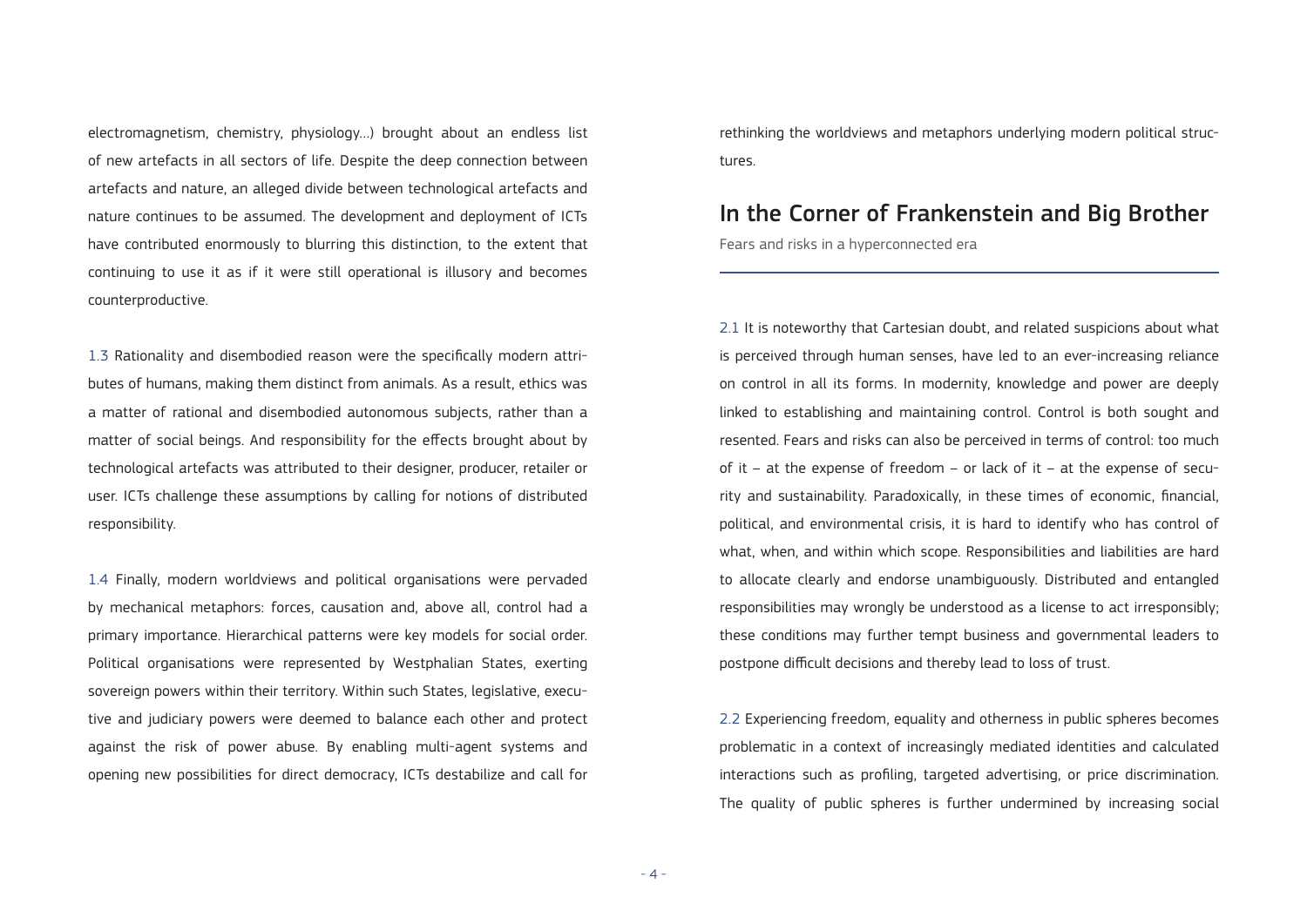<span id="page-4-0"></span>control through mutual or lateral surveillance (*souveillance*), which is not necessarily better than "big brother" surveillance, as increasingly cyberbullying shows.

2.3 The abundance of information may also result in cognitive overload, distraction, and amnesia (the forgetful present). New forms of systemic vulnerabilities arise from the increasing reliance on informational infrastructures. Power games in online spheres can lead to undesirable consequences, including disempowering people, through data manipulation. The repartition of power and responsibility among public authorities, corporate agents, and citizens should be balanced more fairly.

#### Dualism is dead! Long live Dualities!

Grasping the challenges

3.1 Throughout our collective endeavour, a question kept coming back to the front stage: "what does it mean to be human in a hyperconnected era?" This foundational question cannot receive a single definitive answer, but addressing it has proven useful for approaching the challenges of our times. We think that handling these challenges can best be done by privileging dual pairs over oppositional dichotomies.

#### Control and Complexity

3.2 In the *onlife*-world, artefacts have ceased to be mere machines simply operating according to human instructions. They can change states in autonomous ways and can do so by digging into the exponentially growing wealth of data, made increasingly available, accessible and processable by fast-developing and ever more pervasive ICTs. Data are recorded, stored, computed and fed back in all forms of machines, applications, and devices in novel ways, creating endless opportunities for adaptive and personalised environments. Filters of many kinds continue to erode the illusion of an objective, unbiased perception of reality, while at the same time they open new spaces for human interactions and new knowledge practices.

3.3 Yet, it is precisely at the moment when an omniscience/omnipotence posture could be perceived as attainable that it becomes obvious that it is a chimera, or at least an ever-moving target. The fact that the environment is pervaded by information flows and processes does not make it an omniscient/omnipotent environment. Rather, it calls for new forms of thinking and doing at multiple levels, in order to address issues such as ownership, responsibility, privacy, and self-determination.

3.4 To some extent, complexity can be seen as another name for contingency. Far from giving up on responsibility in complex systems, we believe that there is a need to re-evaluate received notions of individual and collective responsibility. The very complexity and entanglement of artefacts and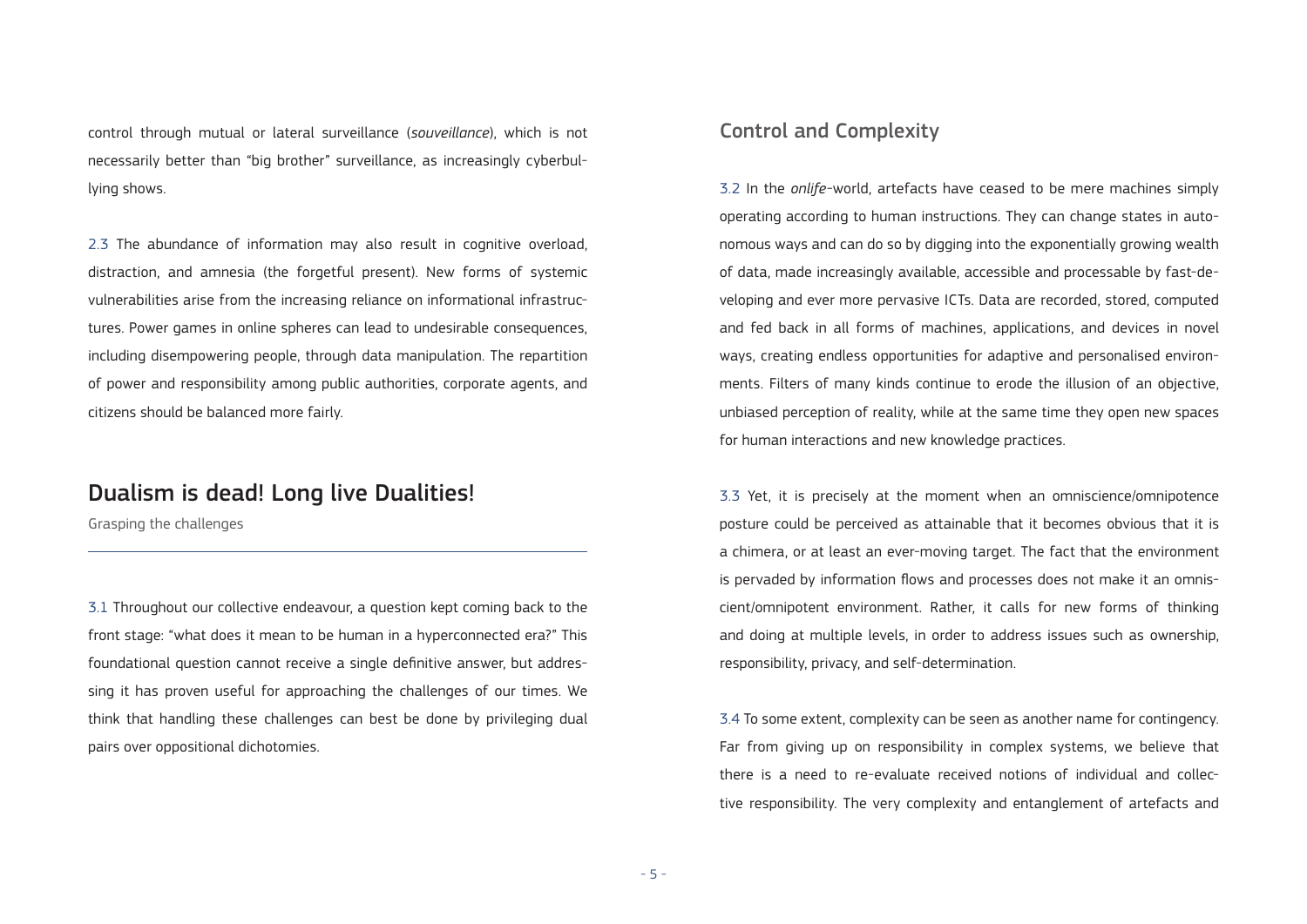<span id="page-5-0"></span>humans invite us to rethink the notion of responsibility in such distributed socio-technical systems.

3.5 Friedrich Hayek's classical distinction between *kosmos* and *taxis*, i.e., evolution vs. construction, draws a line between (supposedly natural) spontaneous orders and human (political and technological) planning. Now that artefacts *taken globally* have come to escape human control, even though they originated in human hands, biological and evolutionary metaphors can also apply to them. The ensuing loss of control is not *necessarily* dramatic. Attempts to recover control in a compulsive and unreflexive manner are an illusory challenge and are doomed to fail. Hence, the complexity of interactions and density of information flows are no longer reducible to *taxis* alone. Therefore, interventions from different agents in these emerging socio-technical systems require learning to distinguish what is to be considered as *kosmos-like*, i.e., as a given environment following its evolutional pattern, and what is to be considered as *taxis-like*, i.e., within reach of a construction responding effectively to human intentions and/or purposes.

#### Public and Private

3.6 The distinction between public and private has often been grasped in spatial and oppositional terms: the home versus the *agora*, the private company versus the public institution, the private collection vs. the public library, and so forth. The deployment of ICTs has escalated the blurring of the distinction when expressed in spatial and dualistic terms. The Internet is an important extension of the public space, even when operated and owned by private actors. The notions of fragmented publics, of third spaces, and of commons, and the increased focus on use at the expense of ownership all challenge our current understanding of the public-private distinction.

3.7 Nevertheless, we consider this distinction between private and public to be more relevant than ever. Today, the private is associated with intimacy, autonomy, and shelter from the public gaze, while the public is seen as the realm of exposure, transparency and accountability. This may suggest that duty and control are on the side of the public, and freedom is on the side of the private. This view blinds us to the shortcomings of the private and to the affordances of the public, where the latter are also constituents of a good life.

3.8 We believe that everybody needs *both* shelter from the public gaze *and*  exposure. The public sphere should foster a range of interactions and engagements that incorporate an empowering opacity of the self, the need for self-expression, the performance of identity, the chance to reinvent oneself, as well as the generosity of deliberate forgetfulness.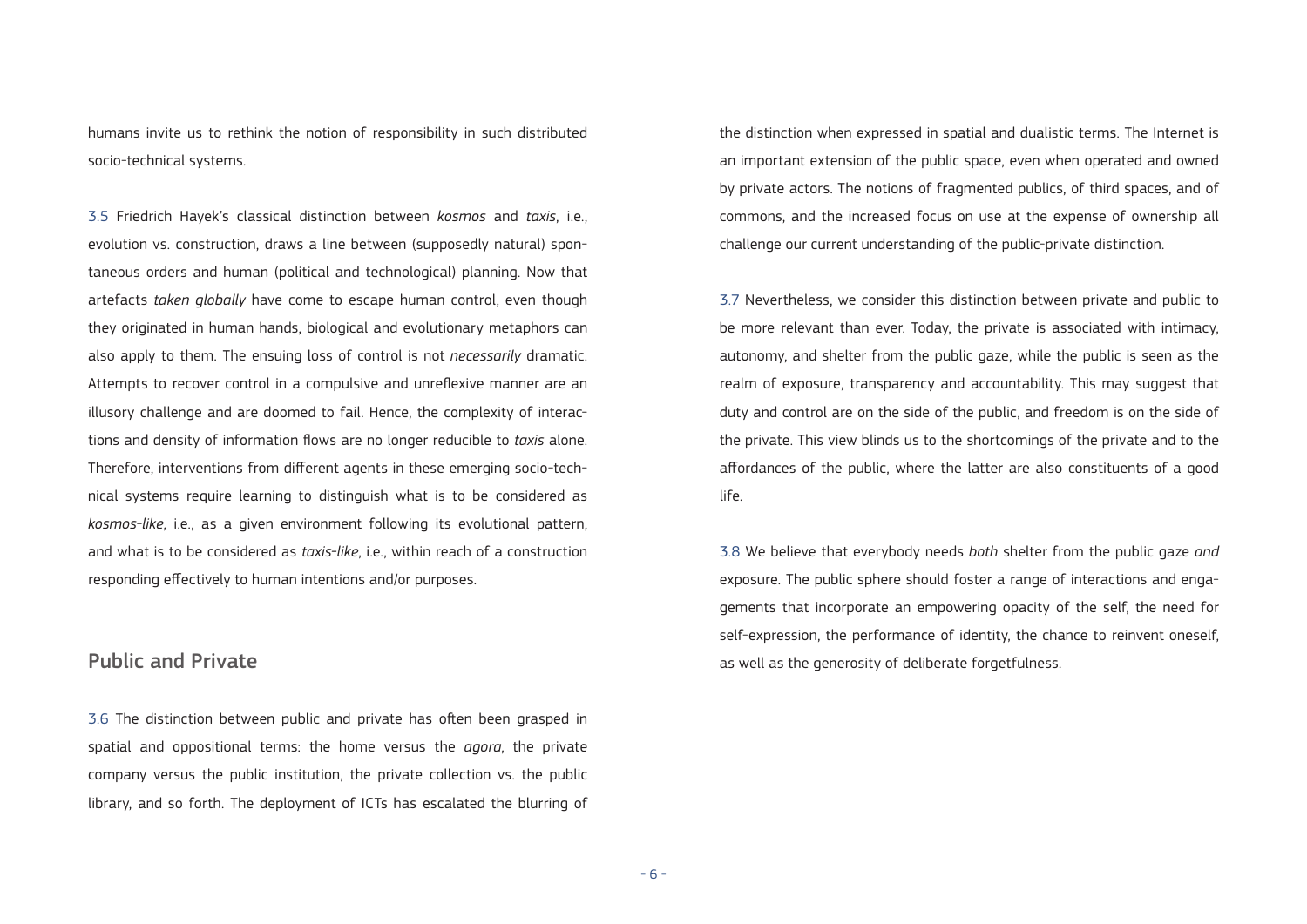#### <span id="page-6-0"></span>Proposals to better serve policies

Conceptual Shifts with Policy-relevant Consequences for a Good Onlife Governance

#### The Relational Self

4.1 It is one of the paradoxes of modernity that it offers two contradictory accounts of what the self is about. On the one hand, in the political realm, the self is deemed to be *free*, and "free" is frequently understood as being autonomous, disembodied, rational, well-informed and disconnected: an individual and atomistic self. On the other hand, in scientific terms, the self is an *object* of enquiry among others and, in this respect, is deemed to be fully analysable and predictable. By focusing on causes, incentives, or disincentives in an instrumental perspective, this form of knowledge often aims at influencing and controlling behaviours, on individual and collective levels. Hence, there is a constant oscillation between a political representation of the self, as rational, disembodied, autonomous and disconnected, on the one hand, and a scientific representation of the self, as heteronomous, and resulting from multifactorial contexts fully explainable by the range of scientific disciplines (social, natural and technological), on the other hand.

4.2 We believe that it is time to affirm, *in political terms*, that our selves are *both* free and social, i.e., that freedom does not occur in a vacuum, but in a space of affordances and constraints: together with freedom, our selves derive from and aspire to relationships and interactions with other selves, technological artefacts, and the rest of nature. As such, human beings are "free with elasticity", to borrow an economic notion. The contextual nature of human freedom accounts both for the social character of human existence, and the openness of human behaviours that remain to some extent stubbornly unpredictable. Shaping policies in the remit of the Onlife experience means resisting the assumption of a rational disembodied self, and instead stabilising a political conception of the self as an inherently relational free self.

#### Becoming a Digitally Literate Society

4.3 The utopia of omniscience and omnipotence often entails an instrumental attitude towards the other, and a compulsion to transgress boundaries and limits. These two attitudes are serious hurdles for thinking and experiencing public spheres in the form of plurality, where others cannot be reduced to instruments, and where self-restraint and respect are required. Policies must build upon a critical investigation of how human affairs and political structures are deeply mediated by technologies. Endorsing responsibility in a hyperconnected reality requires acknowledging how our actions, perceptions, intentions, morality, even corporality are interwoven with technologies in general, and ICTs in particular. The development of a critical relation to technologies should not aim at finding a transcendental place outside these